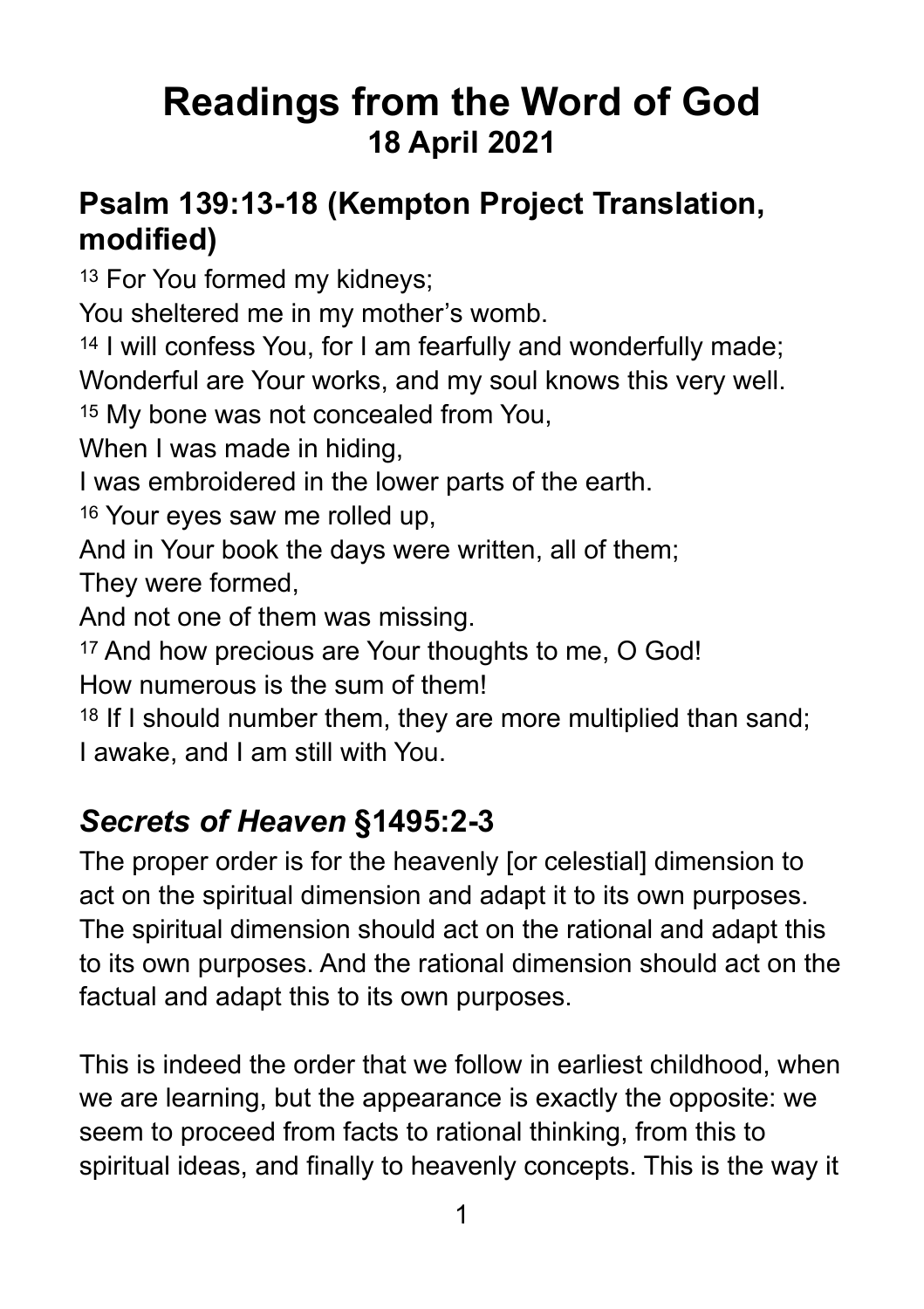appears because this is how a path to the heavenly dimension the inmost dimension — opens up. All instruction is simply an opening of the path. To the extent that the path opens (or to put it another way, to the extent that the receiving vessels open), these entities flow into one another in sequence, as noted…. These heavenly and spiritual things are constantly presenting themselves, and they also are preparing and forming for themselves appropriate vessels, which are then opened up.

### **Luke 3:4-6 (NKJV)**

4 "The voice of one crying in the wilderness: 'Prepare the way of the Lord; Make His paths straight. 5 Every valley shall be filled And every mountain and hill brought low; The crooked places shall be made straight And the rough ways smooth; 6 And all flesh shall see the salvation of God.' "

### *Secrets of Heaven* **§3470:2**

At first children learn very many things, including things that are trivial—games and so on—not to make them wise but to prepare the way for them to receive the useful things that lead to wisdom. Once they have received useful things that lead to wisdom, the trivial things are separated, indeed they are put away.

## **Psalm 25:4-5, 8-10, 12-13 (NKJV)**

4 Show me Your ways, O Jehovah; Teach me Your paths. 5 Lead me in Your truth and teach me, For You are the God of my salvation; On You I wait all the day.